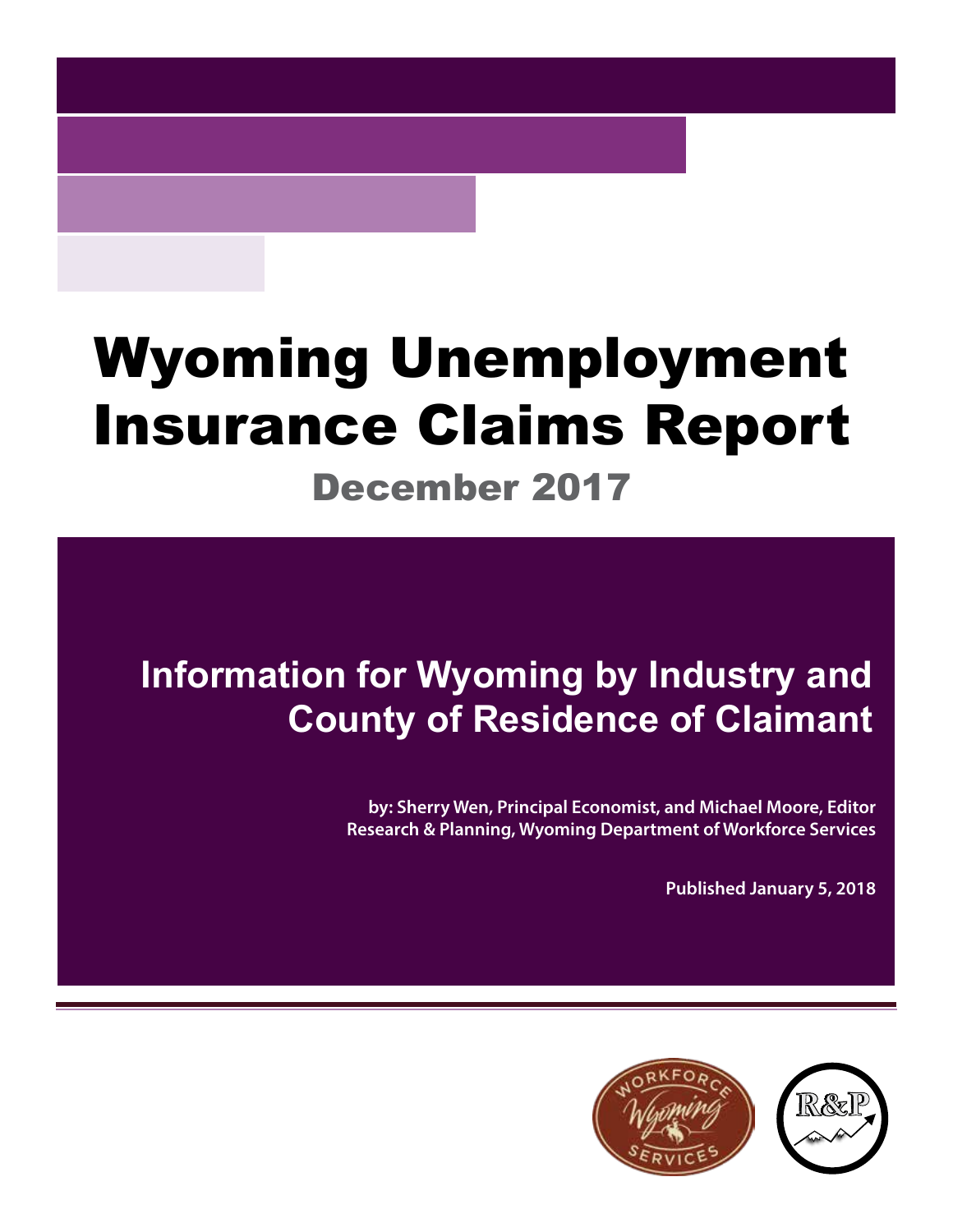### Wyoming Unemployment Insurance Claims Report, December 2017

### **Information for Wyoming by Industry and County of Residence of Claimant**

#### **Wyoming Department of Workforce Services**

John Cox, Director

#### **Research & Planning**

Tony Glover, Manager Carola Cowan, Bureau of Labor Statistics Programs Supervisor

#### **Prepared by:**

Sherry Wen, Principal Economist Michael Moore, Editor

#### **Editorial Committee:**

David Bullard, Katelynd Faler, Elyse Gagne, Matthew Halama, Chris McGrath, Lynae Mohondro, Michael Moore, and Carol Toups

#### **Published January 5, 2018.**

©2018 by the Wyoming Department of Workforce Services, Research & Planning

#### **Department of Workforce Services Nondiscrimination Statement**

The Department of Workforce Services does not discriminate on the basis of race, color, religion, national origin, sex, age, or disability. It is our intention that all individuals seeking services from our agency be given equal opportunity and that eligibility decisions be based upon applicable statutes, rules, and regulations.

#### **Research & Planning**

P.O. Box 2760 Casper, WY 82602 Phone: (307) 473-3807 Fax: (307) 473-3834

**R&P Website:** http://doe.state.wy.us/LMI/ **Unemployment Insurance Claims:** http://doe.state.wy.us/LMI/ui.htm **URL for this report:** http://doe.state.wy.us/LMI/UI/UI\_Claims\_Dec\_2018.pdf

**"Your Source for Wyoming Labor Market Information"**

#### **Who We Are**

Research & Planning (R&P) functions as an exclusively statistical entity within the Wyoming Department of Workforce Services. R&P collects, analyzes, and publishes timely and accurate labor market information (LMI) meeting established

statistical standards. We work to make the labor market more efficient by providing the public and the public's representatives with the information needed for evidencebased, informed decision making.

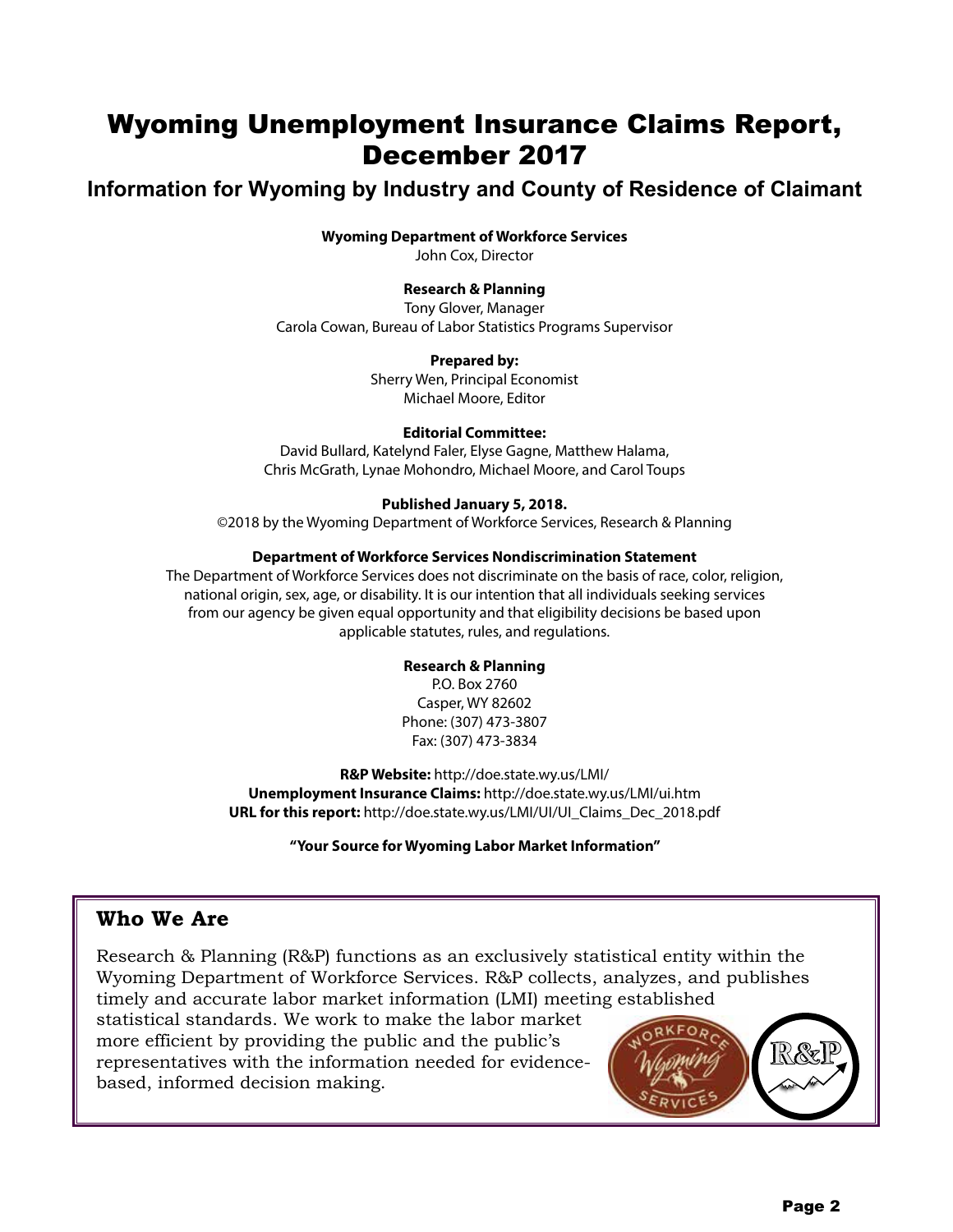**Wyoming Unemployment Insurance Claims Report, December 2017**

### **Initial and Continued Claims Continue to Decline**

*by: Sherry Wen, Principal Economist, and Michael Moore, Editor*

The total number of<br>
initial Unemployment<br>
Insurance (UI) claims in<br>
Wyoming continued to decline initial Unemployment Insurance (UI) claims in in December 2017, down 20.4% (-799 claims) from December 2016. The number of initial claims has decreased from prior-year levels every month since September 2016.

The decline in initial UI claims in Wyoming has coincided with a shrinking labor force (all employed and unemployed individuals) that persisted throughout 2017. As noted by Bullard (2017), Wyoming's labor force decreased significantly from November 2016 to November 2017 (-8,196 people, or  $-2.7\%$ <sup>1</sup>, the most recent month for which data were available. There are several factors that could influence the continuing declines in the labor force and UI claims, such as:

- People left the workforce entirely.
- People lost their jobs and quickly found jobs in other states.
- People voluntarily separated from their employers and found work in other states.

#### **Initial Claims**

As shown in Figure 1,



#### **Figure 1: Number of New Initial Unemployment Insurance Claims for Wyoming by Year and Month, 2014-2017**

initial UI claims activity in Wyoming tends to follow a seasonal pattern, increasing from November to December. However, the number of initial claims was much lower in December 2017 compared to December 2016 and 2015.

Most industries experienced substantial over-the-year declines in initial claims, with the largest decreases seen in construction (-313, or -18.4%) and trade, transportation, warehousing, & utilities (-133, or -34.9%).

At the county level, the greatest decreases in initial claims were seen in Natrona (-188, or -26.5%) and Campbell (-102, or -39.2%) counties. Initial claims by out-of-state claimants decreased by 165 (-26.4%).

Albany County experienced an increase of 38 (40.7%) initial claims.

#### **Continued Claims**

Over the year, the number of unique claimants with continued claims decreased by 34.7% (-2,693 individuals). Total continued weeks claimed decreased by 34.2% (-8,628 weeks). The number of workers exhausting their UI benefits declined by 46.8% (-240 individuals).

All industries and counties experienced over-the-year decreases in continued weeks claimed.

<sup>1</sup> Bullard, D. (2017, December). Wyoming Unemployment Rises to 4.3% in November. Research & Planning, Wyoming DWS. Retrieved January 5, 2018, from http://doe. state.wy.us/LMI/news.htm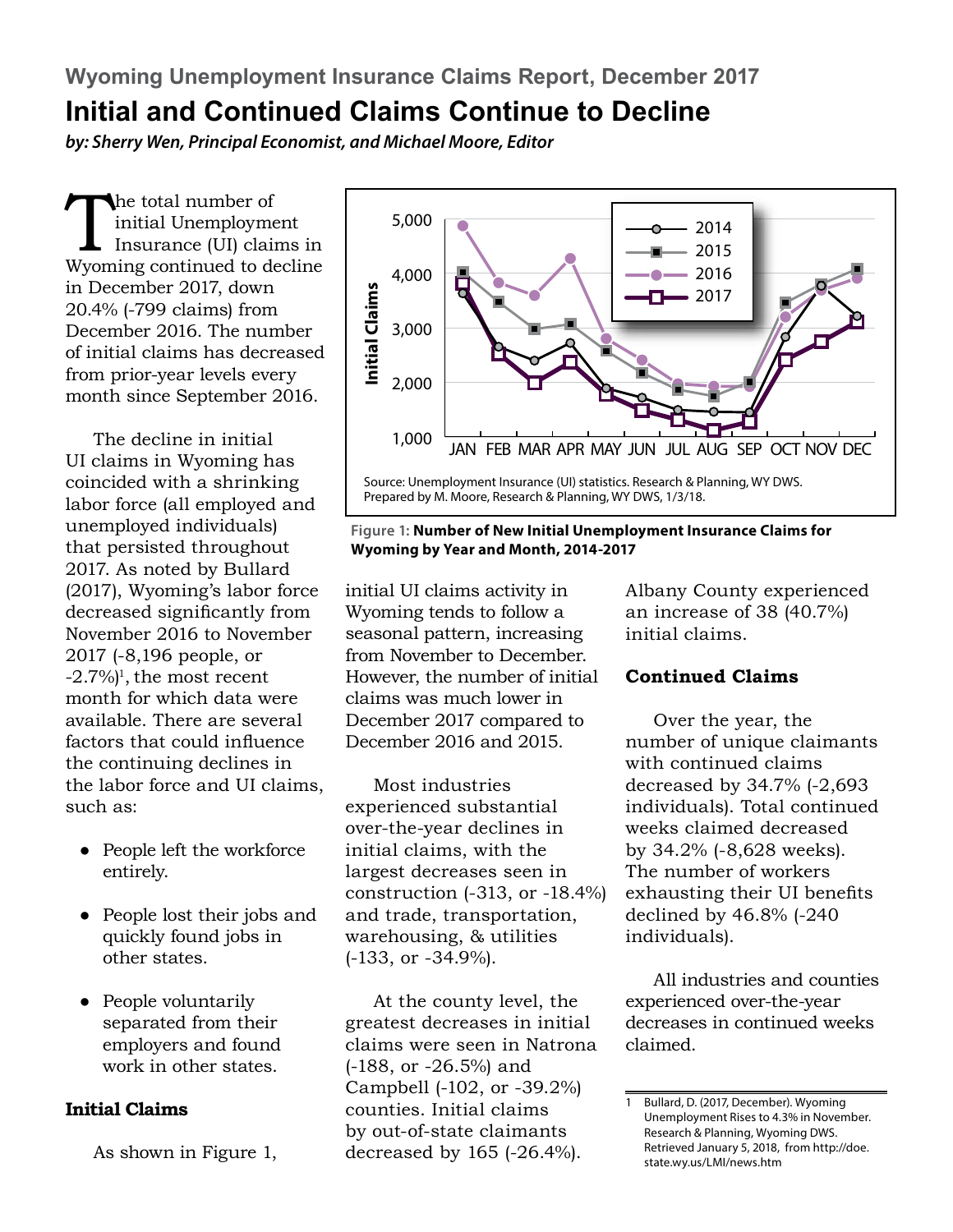|                                                                                           | <b>Claims Filed</b> |               |                | Percent Change<br><b>Claims Filed</b><br>Dec-17<br>Dec-17 |                 | Difference<br>Dec-17  |
|-------------------------------------------------------------------------------------------|---------------------|---------------|----------------|-----------------------------------------------------------|-----------------|-----------------------|
| <b>Wyoming Statewide</b>                                                                  | Dec-17              | Nov-17 Dec-16 |                | Nov-17                                                    | Dec-16          | Dec-16                |
| <b>Total Claims Filed</b>                                                                 | 3,112               | 2,747         | 3,911          | 13.3                                                      | $-20.4$         | $-799$                |
| <b>Goods-Producing</b>                                                                    | 1,672               | 936           | 2,117          | 78.6                                                      | $-21.0$         | $-445$                |
| Natural Resources and Mining (11,21)                                                      | 161                 | 124           | 240            | 29.8                                                      | $-32.9$         | $-79$                 |
| Mining (21)                                                                               | 136                 | 88            | 213            | 54.5                                                      | $-36.2$         | $-77$                 |
| Oil & Gas Extraction (211)                                                                | 5                   | 6             | $\overline{7}$ | $-16.7$                                                   | $-28.6$         | $-2$                  |
| Construction (23)                                                                         | 1,385               | 730           | 1,698          | 89.7                                                      | $-18.4$         | $-313$                |
| Manufacturing (31 - 33)                                                                   | 124                 | 81            | 178            | 53.1                                                      | $-30.3$         | $-54$                 |
| <b>Service-Providing</b>                                                                  | 948                 | 1,266         | 1,135          | $-25.1$                                                   | $-16.5$         | $-187$                |
| Trade, Transportation, and Utilities (22,42,44-45,48-49)                                  | 248                 | 288           | 381            | $-13.9$                                                   | $-34.9$         | $-133$                |
| Wholesale Trade (42)                                                                      | 22                  | 44            | 40             | $-50.0$                                                   | $-45.0$         | $-18$                 |
| Retail Trade (44 - 45)                                                                    | 152                 | 163           | 198            | $-6.7$                                                    | $-23.2$         | $-46$                 |
| Transportation, Warehousing and Utilities (22,48 - 49)                                    | 74                  | 81            | 143            | $-8.6$                                                    | $-48.3$         | $-69$                 |
| Information (51)                                                                          | 14                  | 12            | 12             | 16.7                                                      | 16.7            | $\mathbf{2}$          |
| Financial Activities (52, 53)                                                             | 34                  | 40            | 25             | $-15.0$                                                   | 36.0            | 9                     |
| Professional and Business Services (54 - 56)                                              | 262                 | 230           | 276            | 13.9                                                      | $-5.1$          | $-14$                 |
| Educational and Health Services (61 - 62)                                                 | 85                  | 75            | 104            | 13.3                                                      | $-18.3$         | $-19$                 |
| Leisure and Hospitality (71 - 72)                                                         | 261                 | 572           | 285            | $-54.4$                                                   | $-8.4$          | $-24$                 |
| Other Services, except Public Admin. (81)                                                 | 38                  | 42            | 46             | $-9.5$                                                    | $-17.4$         | -8                    |
| <b>Government</b>                                                                         | 200                 | 304           | 216            | $-34.2$                                                   | $-7.4$          | $-16$                 |
| <b>Federal Government</b>                                                                 | 111                 | 214           | 122            | $-48.1$                                                   | $-9.0$          | $-11$                 |
| <b>State Government</b>                                                                   | 24                  | 12            | 17             | 100.0                                                     | 41.2            | $\overline{7}$        |
| <b>Local Government</b>                                                                   | 63                  | 77            | 76             | $-18.2$                                                   | $-17.1$         | $-13$                 |
| <b>Local Education</b>                                                                    | 11                  | 13            | 15             | $-15.4$                                                   | $-26.7$         | $-4$                  |
| <b>Unclassified</b>                                                                       | 291                 | 240           | 441            | 21.3                                                      | $-34.0$         | $-150$                |
| <b>Laramie County (Place of Residence)</b>                                                |                     |               |                |                                                           |                 |                       |
| <b>Total Claims Filed</b>                                                                 | 531                 | 290           | 557            | 83.1                                                      | $-4.7$          | $-26$                 |
| <b>Goods-Producing</b>                                                                    | 348                 | 122           | 357            | 185.2                                                     | $-2.5$          | -9                    |
| Construction                                                                              | 319                 | 115           | 318            | 177.4                                                     | 0.3             | 1                     |
| <b>Service-Providing</b>                                                                  | 156                 | 139           | 168            | 12.2                                                      | $-7.1$          | $-12$                 |
| Trade, Transportation, and Utilities (22,42,44-45,48-49)                                  | 45                  | 52            | 64             | $-13.5$                                                   | $-29.7$         | $-19$                 |
| Financial Activities (52, 53)                                                             | $\overline{7}$      | 9             | 8              | $-22.2$                                                   | $-12.5$         | $-1$                  |
| Professional and Business Services (54 - 56)                                              | 57                  | 34            | 62             | 67.6                                                      | $-8.1$          | $-5$                  |
| Educational and Health Services (61 - 62)                                                 | 9                   | 15            | 17             | $-40.0$                                                   | $-47.1$         | -8                    |
| Leisure and Hospitality (71 - 72)                                                         | 28                  | 19            | 21             | 47.4                                                      | 33.3            | $\overline{7}$        |
| <b>Government</b>                                                                         | 11                  | 15            | 15             | $-26.7$                                                   | $-26.7$         | $-4$<br>$-2$          |
| <b>Unclassified</b>                                                                       | 14                  | 12            | 16             | 16.7                                                      | $-12.5$         |                       |
| <b>Natrona County (Place of Residence)</b>                                                |                     |               |                |                                                           |                 |                       |
| <b>Total Claims Filed</b>                                                                 | 521                 | 394           | 710            | 32.2                                                      | $-26.6$         | $-189$                |
| <b>Goods-Producing</b>                                                                    | 315                 | 204           | 433            | 54.4                                                      | $-27.3$         | $-118$                |
| Construction                                                                              | 253                 | 155           | 340            | 63.2                                                      | $-25.6$         | $-87$<br>$-49$        |
| <b>Service-Providing</b>                                                                  | 188                 | 172           | 237            | 9.3                                                       | $-20.7$         |                       |
| Trade, Transportation, and Utilities (22,42,44-45,48-49)<br>Financial Activities (52, 53) | 45<br>4             | 43<br>6       | 74<br>3        | 4.7<br>$-33.3$                                            | $-39.2$<br>33.3 | $-29$<br>$\mathbf{1}$ |
| Professional and Business Services (54 - 56)                                              | 42                  | 49            | 56             | $-14.3$                                                   | $-25.0$         | $-14$                 |
| Educational and Health Services (61 - 62)                                                 | 32                  | 15            | 32             | 113.3                                                     | 0.0             | $\mathbf 0$           |
| Leisure and Hospitality (71 - 72)                                                         | 46                  | 40            | 48             | 15.0                                                      | $-4.2$          | $-2$                  |
| <b>Government</b>                                                                         | 10                  | $\bf 6$       | 16             | 66.7                                                      | $-37.5$         | -6                    |
| <b>Unclassified</b>                                                                       | $\overline{7}$      | 11            | 23             | $-36.4$                                                   | $-69.6$         | $-16$                 |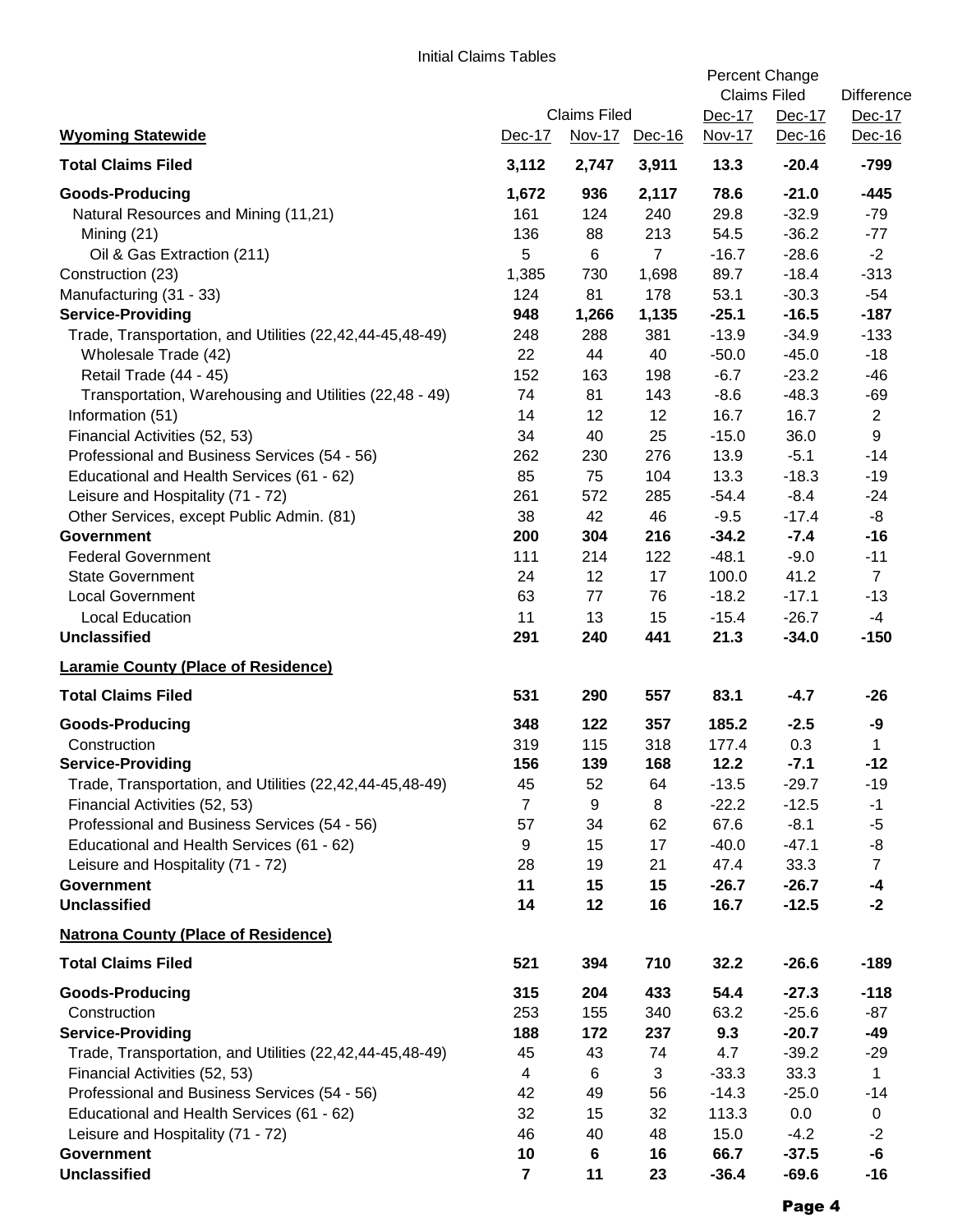#### **Initial Unemployment Insurance Claims by Major Industry, December 2017**



#### **Initial Unemployment Insurance Claims by County of Residence, December 2017**



Source: Research & Planning, Wyoming Department of Workforce Services. Retrieved from http://doe.state.wy.us/LMI/ui.htm.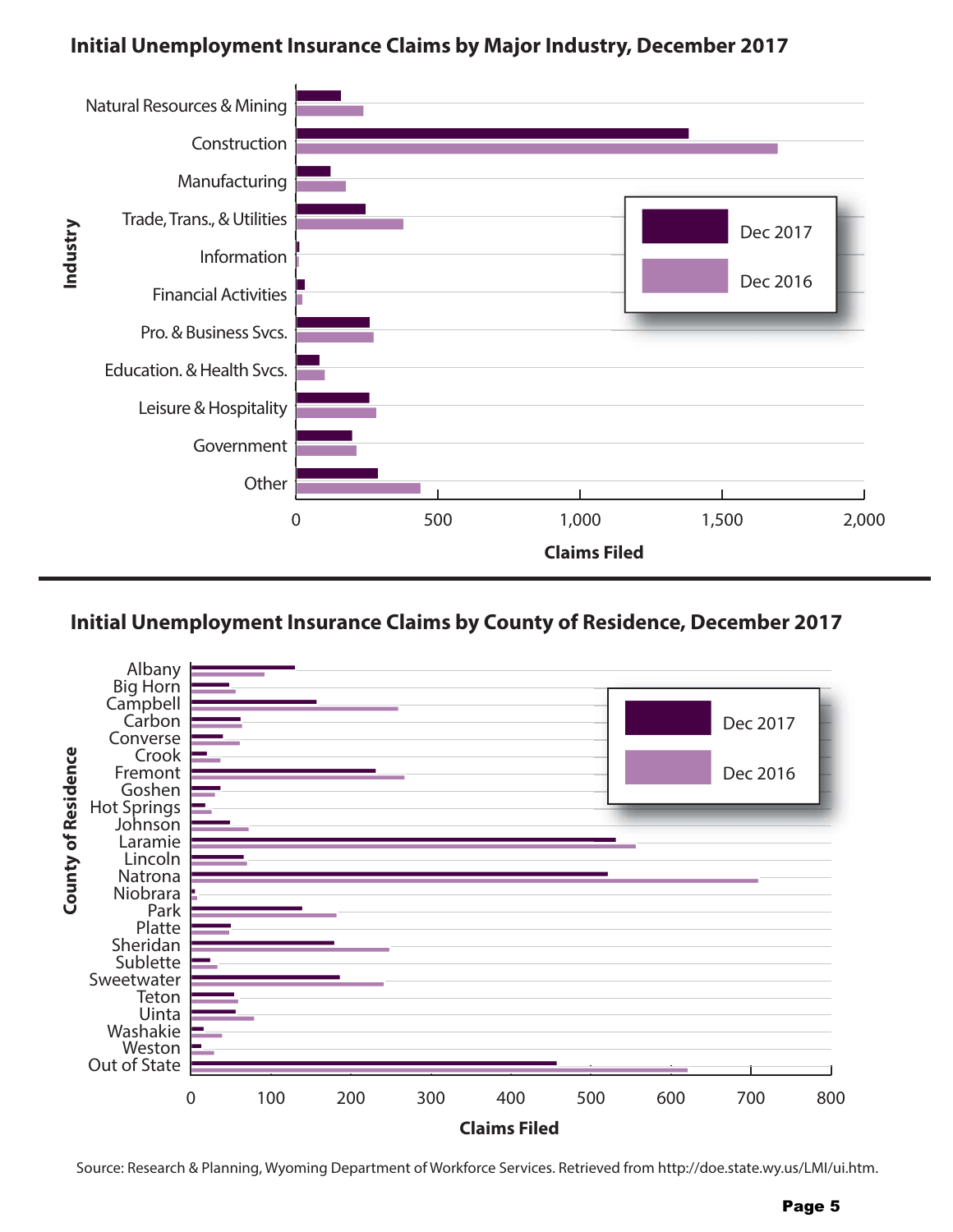#### Continued Weeks Claimed Tables

|                                                          |        |                     |               | Percent Change Claims |         | Difference |
|----------------------------------------------------------|--------|---------------------|---------------|-----------------------|---------|------------|
|                                                          |        | <b>Claims Filed</b> |               | Dec-17                | Dec-17  | Dec-17     |
| <b>Wyoming Statewide</b>                                 | Dec-17 | Nov-17              | <u>Dec-16</u> | <b>Nov-17</b>         | Dec-16  | Dec-16     |
| <b>Total Continued Weeks Claimed</b>                     | 16,570 | 13,675              | 25,198        | 21.2                  | $-34.2$ | -8,628     |
| <b>Total Unique Claimants</b>                            | 5,072  | 3,528               | 7,765         | 43.8                  | -34.7   | $-2,693$   |
| <b>Benefit Exhaustions</b>                               | 273    | 219                 | 513           | 24.7                  | $-46.8$ | -240       |
| <b>Benefit Exhaustion Rates</b>                          | 5.4%   | 6.2%                | 6.6%          | $-0.8%$               | $-1.2%$ |            |
| <b>Goods-Producing</b>                                   | 5,110  | 2,799               | 9,408         | 82.6                  | -45.7   | $-4,298$   |
| Natural Resources and Mining (11,21)                     | 703    | 540                 | 1,737         | 30.2                  | $-59.5$ | $-1,034$   |
| Mining $(21)$                                            | 491    | 432                 | 1,533         | 13.7                  | $-68.0$ | $-1,042$   |
| Oil & Gas Extraction (211)                               | 61     | 69                  | 194           | $-11.6$               | $-68.6$ | $-133$     |
| Construction (23)                                        | 3,995  | 1,943               | 6,926         | 105.6                 | $-42.3$ | $-2,931$   |
| Manufacturing (31 - 33)                                  | 411    | 316                 | 742           | 30.1                  | -44.6   | $-331$     |
| <b>Service-Providing</b>                                 | 8,090  | 8,226               | 10,481        | $-1.7$                | $-22.8$ | $-2,391$   |
| Trade, Transportation, and Utilities (22,42,44-45,48-49) | 2,029  | 1,955               | 3,168         | 3.8                   | $-36.0$ | $-1,139$   |
| Wholesale Trade (42)                                     | 335    | 268                 | 648           | 25.0                  | $-48.3$ | $-313$     |
| Retail Trade (44 - 45)                                   | 1,217  | 1,182               | 1,615         | 3.0                   | $-24.6$ | $-398$     |
| Transportation, Warehousing and Utilities (22,48 - 49)   | 477    | 505                 | 905           | $-5.5$                | $-47.3$ | $-428$     |
| Information (51)                                         | 99     | 92                  | 114           | 7.6                   | $-13.2$ | $-15$      |
| Financial Activities (52, 53)                            | 387    | 392                 | 398           | $-1.3$                | $-2.8$  | $-11$      |
| Professional and Business Services (54 - 56)             | 1,537  | 1,093               | 1,990         | 40.6                  | $-22.8$ | $-453$     |
| Educational and Health Services (61 - 62)                | 761    | 837                 | 999           | $-9.1$                | $-23.8$ | $-238$     |
| Leisure and Hospitality (71 - 72)                        | 2,977  | 3,589               | 3,413         | $-17.1$               | $-12.8$ | $-436$     |
| Other Services, except Public Admin. (81)                | 292    | 262                 | 392           | 11.5                  | $-25.5$ | $-100$     |
| Government                                               | 2,016  | 1,609               | 2,499         | 25.3                  | $-19.3$ | $-483$     |
| <b>Federal Government</b>                                | 1,086  | 723                 | 1,261         | 50.2                  | $-13.9$ | $-175$     |
| <b>State Government</b>                                  | 194    | 195                 | 201           | $-0.5$                | $-3.5$  | $-7$       |
| <b>Local Government</b>                                  | 735    | 690                 | 1,037         | 6.5                   | $-29.1$ | $-302$     |
| Local Education                                          | 194    | 198                 | 238           | $-2.0$                | $-18.5$ | -44        |
| <b>Unclassified</b>                                      | 1,353  | 1,039               | 2,809         | 30.2                  | $-51.8$ | $-1,456$   |
| <b>Laramie County (Place of Residence)</b>               |        |                     |               |                       |         |            |
| Construction                                             |        |                     |               |                       |         |            |
| <b>Total Continued Weeks Claimed</b>                     | 1,961  | 1,496               | 2,660         | 31.1                  | $-26.3$ | -699       |
| <b>Total Unique Claimants</b>                            | 624    | 381                 | 858           | 63.8                  | $-27.3$ | $-234$     |
| Goods-Producing                                          | 763    | 372                 | 1,256         | 105.1                 | $-39.3$ | -493       |
| Construction                                             | 701    | 309                 | 1,129         | 126.9                 | $-37.9$ | $-428$     |
| <b>Service-Providing</b>                                 | 968    | 911                 | 1,130         | 6.3                   | $-14.3$ | $-162$     |
| Trade, Transportation, and Utilities (22,42,44-45,48-49) | 302    | 262                 | 454           | 15.3                  | $-33.5$ | $-152$     |
| Financial Activities (52, 53)                            | 87     | 99                  | 32            | $-12.1$               | 171.9   | 55         |
| Professional and Business Services (54 - 56)             | 287    | 299                 | 446           | $-4.0$                | $-35.7$ | $-159$     |
| Educational and Health Services (61 - 62)                | 139    | 164                 | 126           | $-15.2$               | 10.3    | 13         |
| Leisure and Hospitality (71 - 72)                        | 111    | 99                  | 125           | 12.1                  | $-11.2$ | $-14$      |
| <b>Government</b>                                        | 153    | 161                 | 135           | $-5.0$                | 13.3    | 18         |
| <b>Unclassified</b>                                      | 75     | 51                  | 138           | 47.1                  | $-45.7$ | -63        |
| <b>Natrona County (Place of Residence)</b>               |        |                     |               |                       |         |            |
| <b>Total Continued Weeks Claimed</b>                     | 2,248  | 1,778               | 3,851         | 26.4                  | -41.6   | $-1,603$   |
| <b>Total Unique Claimants</b>                            | 699    | 483                 | 1,199         | 44.7                  | $-41.7$ | $-500$     |
| Goods-Producing                                          | 888    | 520                 | 1,739         | 70.8                  | -48.9   | -851       |
| Construction                                             | 760    | 381                 | 1,216         | 99.5                  | $-37.5$ | $-456$     |
| <b>Service-Providing</b>                                 | 1,214  | 1,105               | 1,914         | 9.9                   | $-36.6$ | -700       |
| Trade, Transportation, and Utilities (22,42,44-45,48-49) | 366    | 364                 | 692           | 0.5                   | $-47.1$ | $-326$     |
| Financial Activities (52, 53)                            | 70     | 68                  | 99            | 2.9                   | $-29.3$ | $-29$      |
| Professional and Business Services (54 - 56)             | 283    | 174                 | 454           | 62.6                  | $-37.7$ | $-171$     |
| Educational and Health Services (61 - 62)                | 177    | 209                 | 251           | $-15.3$               | $-29.5$ | $-74$      |
| Leisure and Hospitality (71 - 72)                        | 235    | 208                 | 304           | 13.0                  | $-22.7$ | $-69$      |
| Government                                               | 100    | 100                 | 108           | 0.0                   | $-7.4$  | -8         |
| <b>Unclassified</b>                                      | 44     | 51                  | 88            | $-13.7$               | $-50.0$ | $-44$      |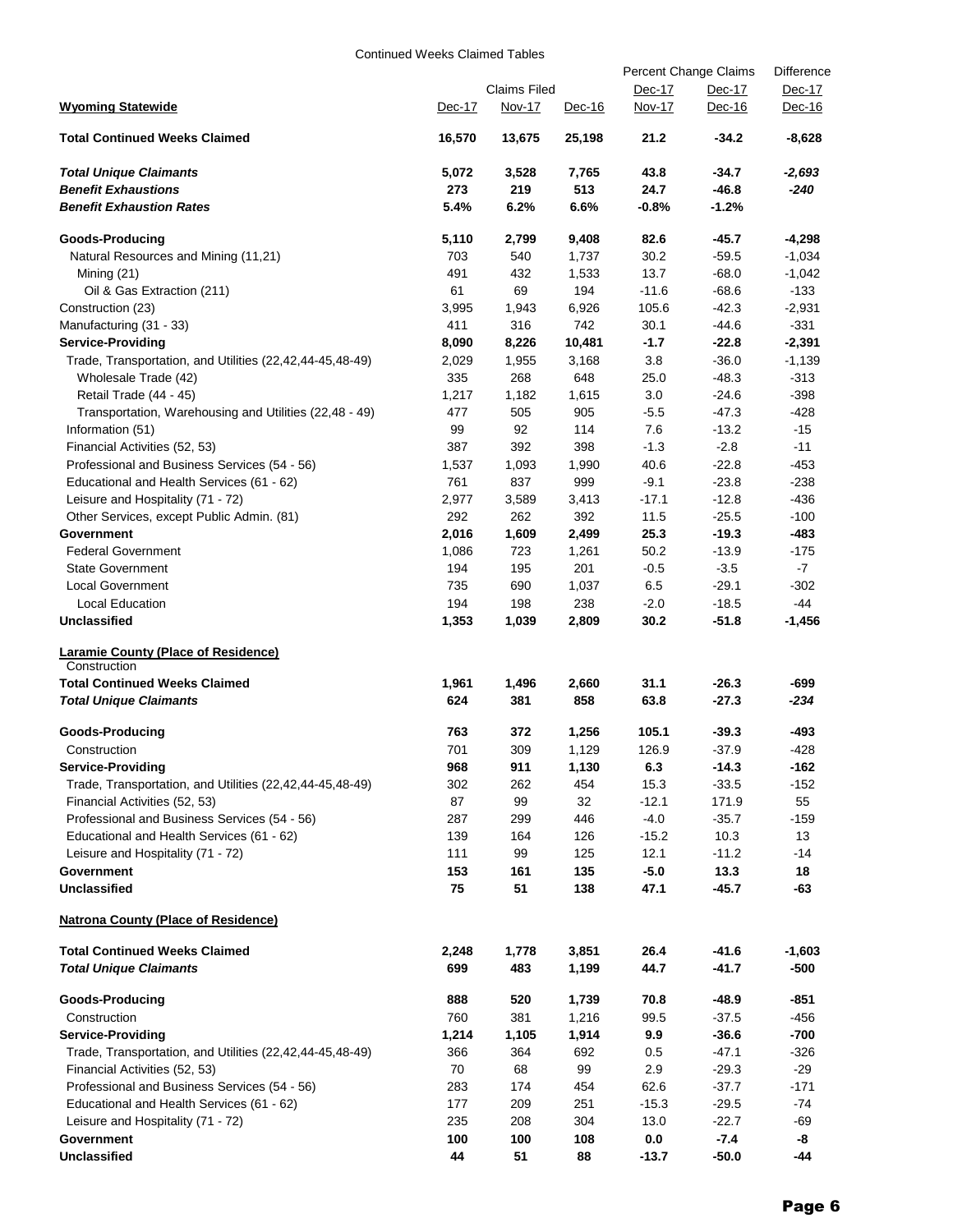#### **Continued Unemployment Insurance Claims by Major Industry, December 2017**





Source: Research & Planning, Wyoming Department of Workforce Services. Retrieved from http://doe.state.wy.us/LMI/ui.htm.